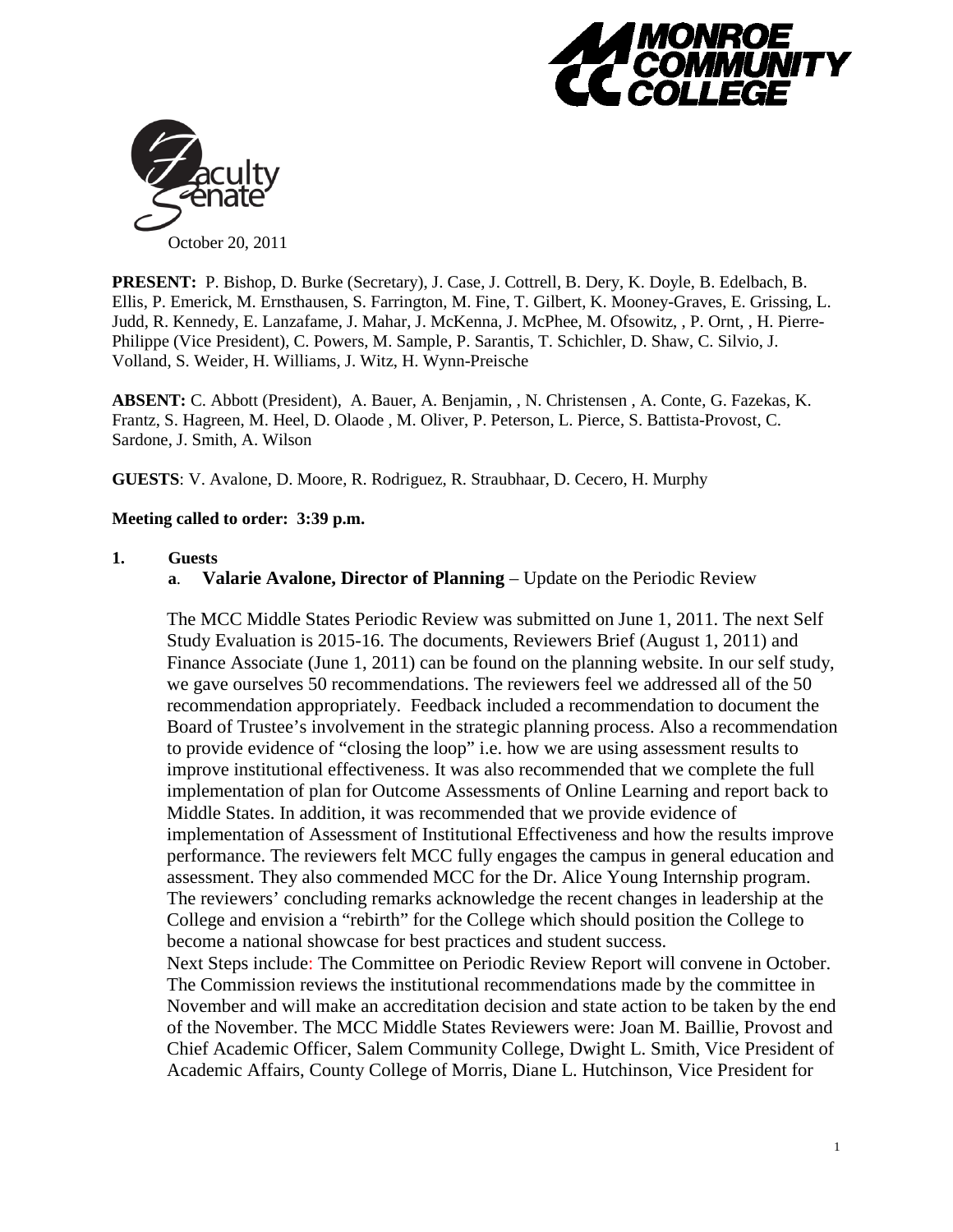Administrative Services and Treasurer, Cayuga County Community College – Financial Reviewer.

### **b. David Moore-Director, Public Safety**

D. Moore feels we have made a number of strides in campus safety over the recent years here at MCC including the movement toward implementing Peace Officers on campus. He would like to continue moving us forward toward more professionalism and we are currently pursuing both state and national accreditation. We are pursing national accreditation through the Commission on Accreditation for Law Enforcement Agencies, Inc. (CALEA)

In regard to parking on campus, there are 3,000 spaces available and there should theoretically be enough spaces to accommodate everyone. He feels the spaces may not always be convenient to us and encourages folks to get here early. Concerns were raised about adjuncts not having the luxury of getting here early. D. Moore discussed the issue of needing to accommodate the Dental Hygiene clinic patients. Public Safety received the recommendation to reserve 19 spaces in Lot K. The focus was on customer service for those community members we serve in the Dental Hygiene Clinic. A question was raised about using the adjacent student lot for at least 10 of the spots for these patients. D. Moore will take that back as a suggestion. There was a question about the use of the greensaver spots. D. Moore said that we are trying to get this program started and it has been off to a slow start. They have advertised two times in the Tribune that those spaces can now be used if they are open. D. Moore spoke about Lot Q which has 45 parking spaces now being blocked by construction trailers and he is pushing to have those moved as quickly as possible to free up more spaces. Concerns were raised about how Public Safety employees interact with students and faculty/staff. D. Moore is concerned about this feedback and would like to hear more about these concerns. He wants to address these concerns and will not tolerate employees being rude. Another question was asked about whether the cost of fines has gone up significantly? D. Moore replied the average fine is \$45. He was surprised at the level of the pre-collection costs. He feels the cost of an initial fine is appropriate. If we wish, he will give us a copy of the rates of parking fines and how these have increased over time. The return on fines comes to the College budget. A question was raised about students reporting not (physically) getting a ticket (either it was removed by someone or came off the vehicle somehow). Is it possible to send a notice to the student email account indicating the student received a ticket and the cost, etc? D. Moore thinks it could be labor intensive solution but would like a notification system that would include an email to students. Another question was asked about the fact that we are the only SUNY school that charges Veteran students for parking. D. Moore will look into this and whether we can waive the parking fee for this student population. A question was raised about interpreters who often need to come to campus at the last minute and have to park at the meters. Is there any way they can get a parking pass? D.Moore is not sure but will look into the situation and let us know. Public Safety is looking at a number of positive changes and values our input. D. Moore thanked us for inviting him and would like to come back to report on their progress. He welcomes our feedback.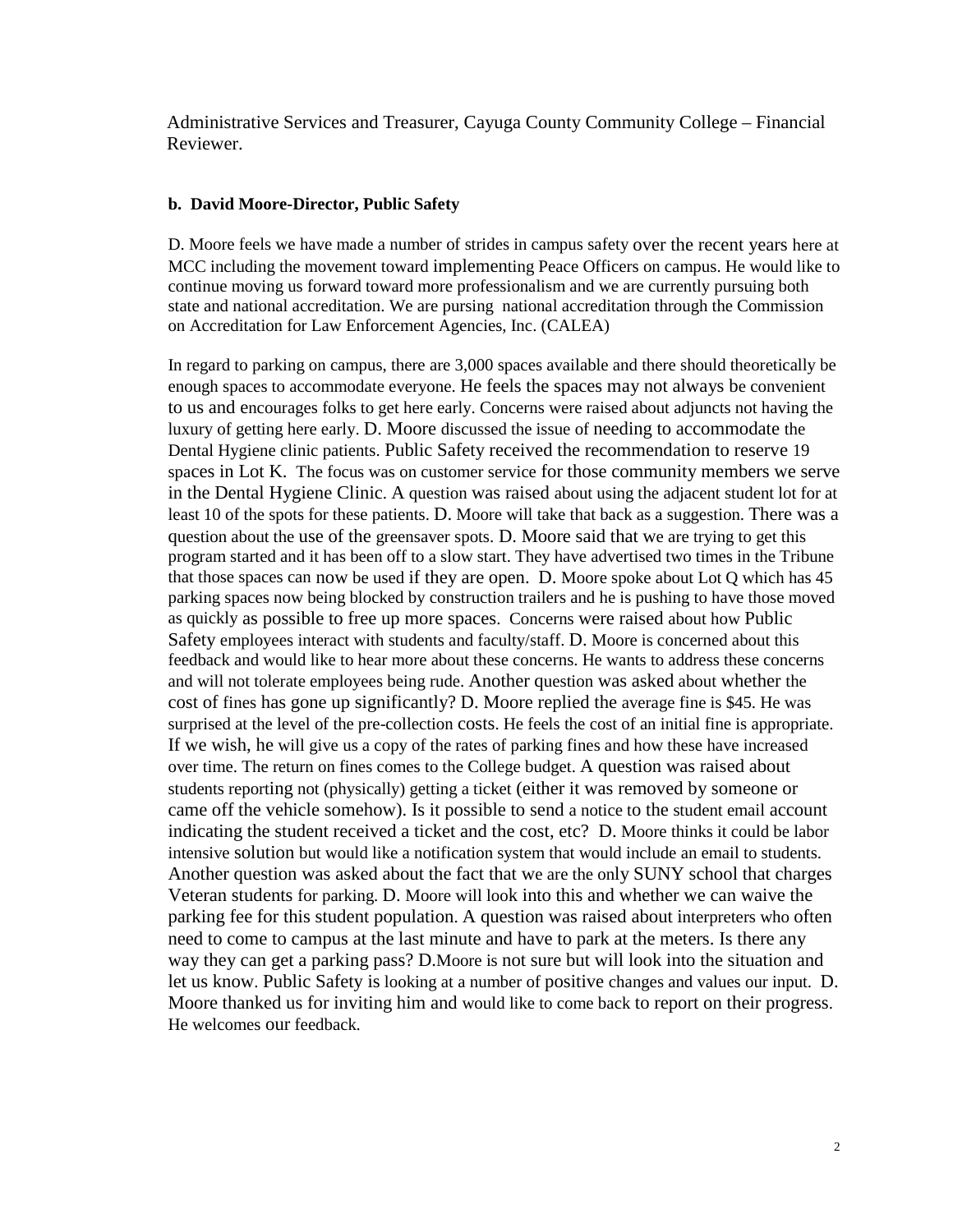### **2. Announcements** (H. Pierre-Philippe for C. Abbott)

- **a.** C. Abbott will be representing the Faculty Senate on the Budget Resource Committee (BRC) and the Master Plan Steering Committee.
- **3. Student Announcements**

No report.

# **4. Approval of minutes**

The minutes of September 21, 2011 Faculty Senate meeting were approved as amended to correct Jill McPhee not Joe in section 2b.

# **5. Action Item: Curriculum** (**M. Ernsthausen)**

NP1S – Liberal Arts & Science: General Studies – Psychology advisement sequence A.S. Many of our students have demonstrated an interest in pursuing psychology as a major. This advisement sequence will best serve their needs and facilitate more seamless transfer to four-year colleges in psychology as the sequence has been based upon the  $2+2$  requirements of popular, local four-year colleges.

### Program Description:

The advisement sequence in this program identifies a course of study that will facilitate transfer to four-year colleges and universities for students planning to pursue a Bachelor's Degree in Psychology. Students should be aware that the course requirements of specific four-year colleges may vary widely; therefore, it is strongly recommended that students consult with faculty in the Psychology Department,(292-3334, Rm. 5-414)or staff in the Career and Transfer Center (292- 2248, Rm. 3-108) before selecting specific courses.

Distribution Requirements: HUMANTITIES- 12 Cr. ENG 101/200 (3) HUMANITIES ELECTIVE (3) LIT ELECTIVE (3) PHL ELECTIVE (3)

SOCIAL SCIENCES -9 Cr. SOC SCI ELECTIVE\* (3) SOC SCI ELECTIVE (3) SOC SCI ELECTIVE (3)

MATHEMATICS & NATURAL SCIENCES - 11 Cr. minimum MTH 160 (3) NAT SCI ELECTIVE\*\* (3-4) NAT SCI ELECTIVE (3-4) MTH/NAT SCI ELECTIVE\*\*\* (1-4)

PROGRAM - 16 Cr. PSY 101 with C (3) PSY 108 (1) PSY 205 (3) PSY 206 (3) PSY ELECTIVE\*\*\*\* (3)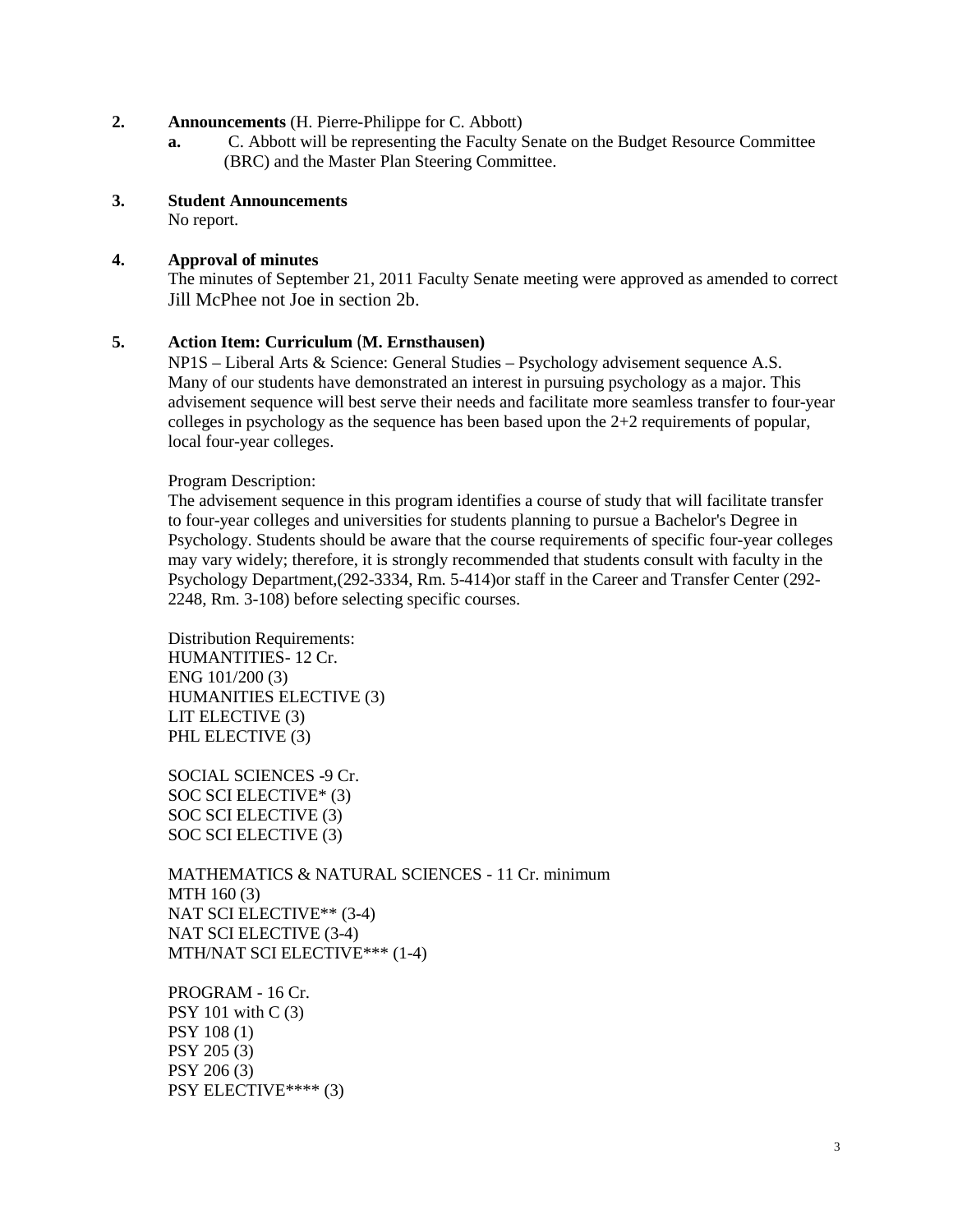### PSY ELECTIVE (3)

ELECTIVES -12 Cr. ELECTIVES (3) ELECTIVE (3) ELECTIVE (3) ELECTIVE (3)

PHYICAL/HEALTH EDUCATION - 2 Cr.  $HED/PE(1)$  $HED/PE(1)$ 

Total  $= 62$  credit hours required for LA16 degree. \* Recommended: ANT 102, SOC 101. \*\* Recommended: BIO 120/132 & 133/134/155, or based on transfer institution. \*\*\* Recommended: MTH 161. \*\*\*\* Recommended: PSY 201/202/212, 220, or based on transfer institution.

**Discussion:** A question was asked about whether a foreign language requirement was considered when developing this degree program. M. Ernsthausen explained students can choose to take a foreign language within the humanities electives in the program. This is also an Associate of Science degree which does not typically require foreign language. **Vote:** Approved: 33 Opposed: 0 Abstentions: 0 **The motion was approved**.

### **6. Standing Committee Reports**

### **Academic Policies (E. Grissing)**

Academic Policies Committee met with the Placement Testing Committee and reviewed 1.1.10 to see if current testing practices are congruent with the policy. The 2014-2015 calendar will be reviewed by the Executive Committee and we plan to vote on it at the November Faculty Senate meeting.

#### **Curriculum Proposals (M. Ernsthausen)**

The curriculum committee has **posted** the following for faculty review until 11/1/11:

#### **2 Course Revisions**

CR5F CRJ 211 Community Values and Administration of Justice CR1F OFT 214 Administrative Office Procedures

**3 New Courses**

NC12S MUS 104 Men's Glee Club NC13S MUS 105 Women's Glee Club

NC14S MUS 106 Contemporary A Cappella Ensemble

### **1 Program Deactivation**

PD1F A.A.S. Manufacturing Technology

The curriculum committee has submitted the following to the Faculty Senate for vote:

### **1 New Program**

NP1S A.S. Liberal Arts & Science: General Studies-Psychology advisement sequence

The curriculum committee has given final approval to the following: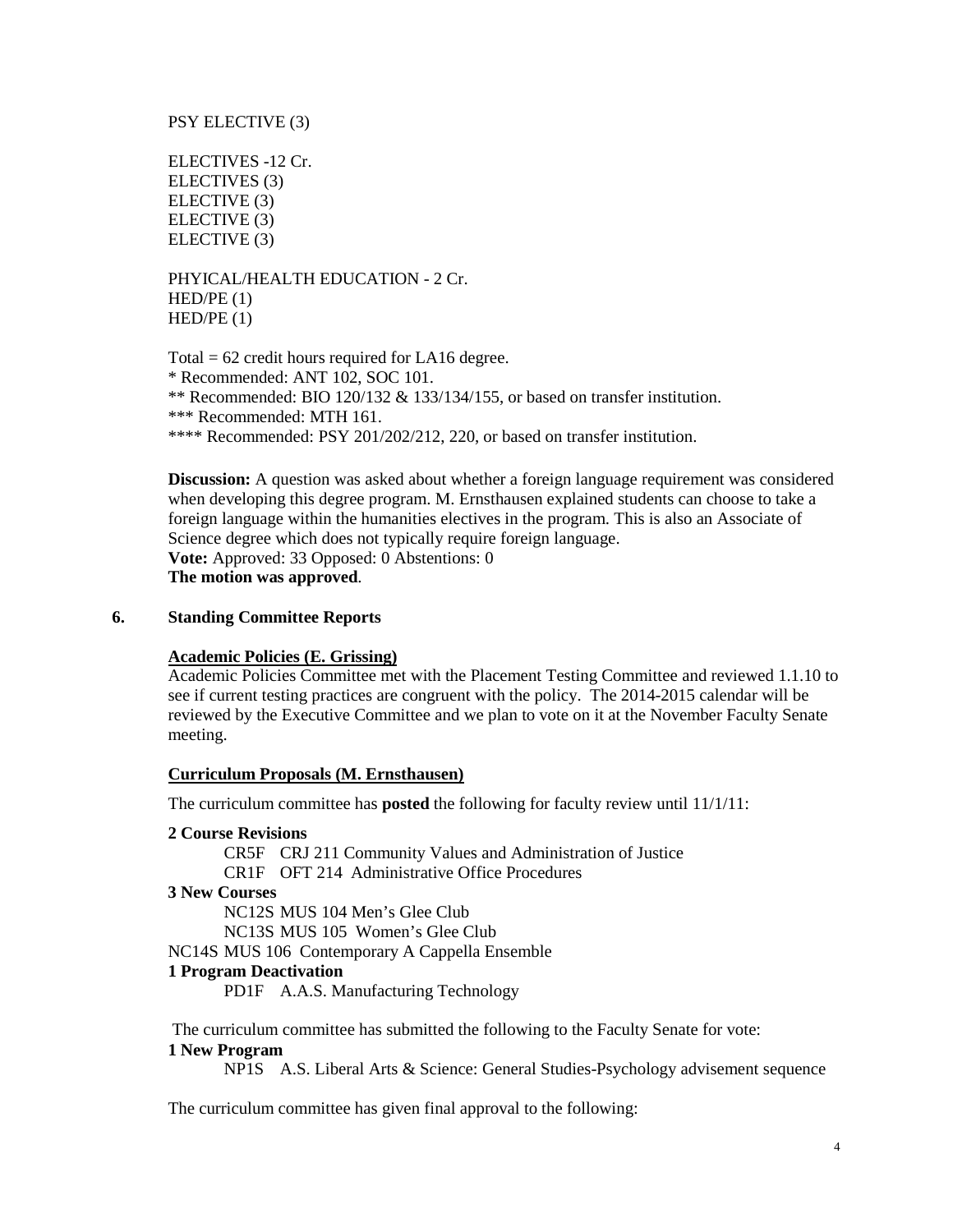#### **1 Course Revision**

CR37S MTH 150 Survey of Mathematics (prerequisite change)

**2 New Courses**

NC21S PSY 109 Positive Psychology

NC20S ENG 284 Gay and Lesbian Literature

#### **5 Course Deactivations**

CD40S INT 204 Electrical and Analytical Measurements CD41S INT 206 Instrument Test, Calibration and Repair CD43S INT 209 Auto Process Control Principle CD49S MFG 202 Design for Robots CD52S MFG 205 Plant Layout/Material Handling

### **Curriculum Special Projects (M. Ernsthausen)**

The Curriculum Special Projects Committee is working on cleaning up the language under Course Objectives in the curriculum database.

The Study of Values, Ethics, and Diverse Perspectives:

From Standard 12 of the Middles States Self Report:

By requiring a variety of courses in the curriculum including the humanities, the social sciences, mathematics and the natural sciences, the College offers a wide range of courses that focus on specific foundational disciplines and also offer explorations of ethics, values and diverse perspectives. This foundation is critically important to transfer and degree students.

So Middle States says:

As stated in the Characteristics of Excellence, "and accredited institution is characterized by: a program of general education that incorporates study of values, ethics, and diverse perspectives … information literacy, which includes critical analysis and reasoning" is a fundamental element of Standard 12. MCC should develop an accountability system to make sure that information literacy; critical analysis and reasoning; and the study of values, ethics, and diverse perspectives are incorporated into each student's general education program.

M. Ernsthausen presented the MCC Infused Competencies Criteria - Values/Ethics, Diverse Perspectives, Critical Thinking and Information Management form to the Senators. This form will be an action item to be voted on at the November 17th Faculty Senate meeting. H. Murphy will send out the document to the Senator to share with their constituents.

#### **NEG – A. Wilson**

No report.

#### **SCAA – M. Fine**

SCAA is very busy with the two Dean searches. They will start the interviews tomorrow for the Dean of Science, Health and Business. There are six candidates being interviewed. SCAA has reviewed Dean of Career Technical Education applications and are waiting to hear from the Administrative Search Committee on their recommendations.

#### **Planning – D. Shaw**

The Planning Committee has been working on a number of administrative tasks including contacting this year's Strategic Planning Grant recipients to see if they need any assistance with their projects.

D. Shaw co-chairs the College's Strategic Plan committee with Valerie Avalone and reported that the committee is making great progress. They've drafted preliminary vision, mission, and core